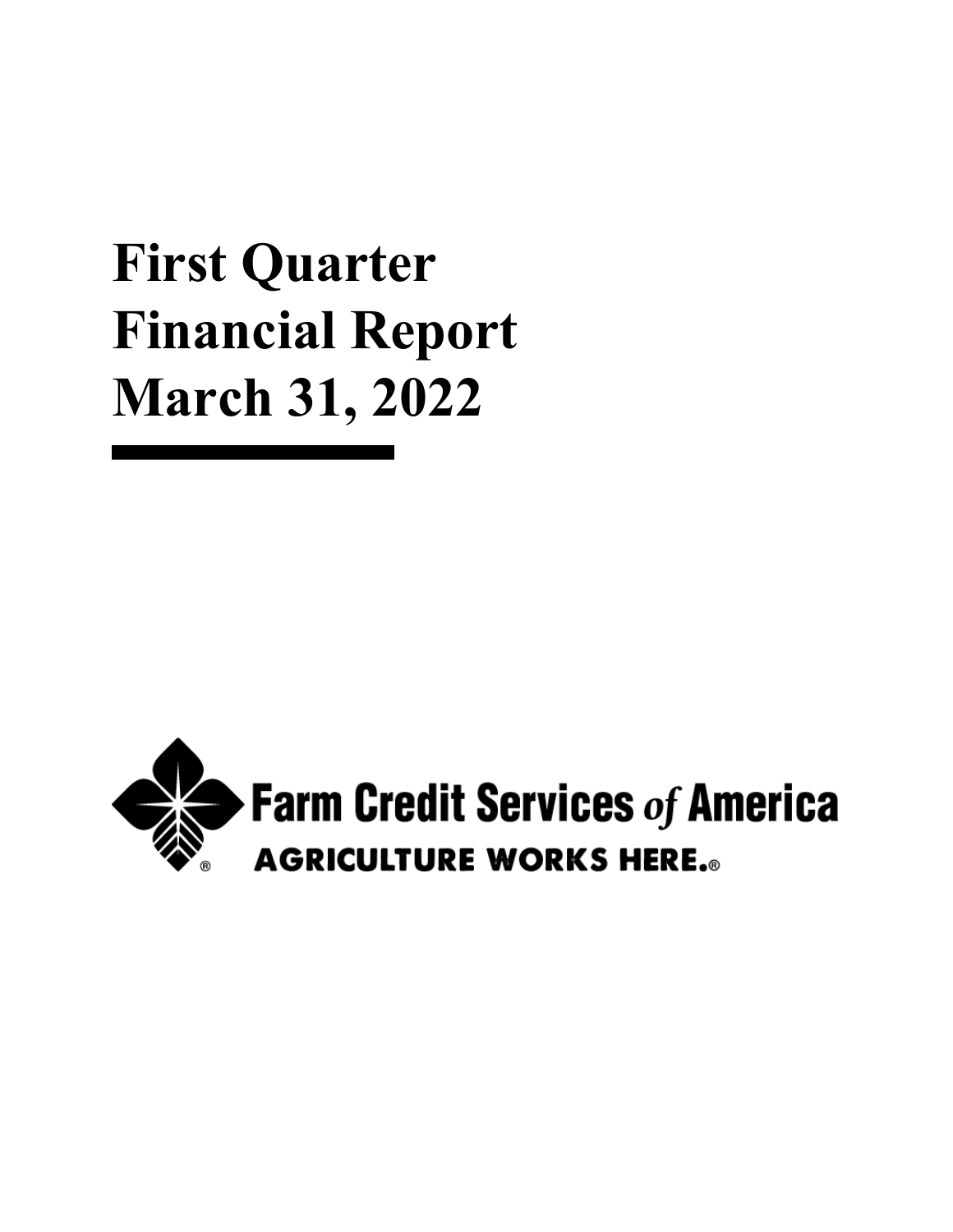# **Farm Credit Services of America, ACA**

#### **Management's Discussion and Analysis of Financial Condition and Results of Operations**

The following commentary reviews the consolidated financial position and consolidated results of operations of Farm Credit Services of America, ACA, and its subsidiaries (Farm Credit Services of America). The accompanying consolidated financial statements and notes also contain important information about our unaudited financial position and results of operations. You should also read our 2021 Annual Report for a description of our organization, operations and significant accounting policies.

AgriBank, FCB's financial condition and results of operations materially affect shareholders' investment in Farm Credit Services of America, ACA. To request a free copy of the AgriBank, FCB financial reports or additional copies of our report contact us at PO Box 2409, Omaha, NE 68103-2409, (800) 531-3905 or via electronic mail to \$sr@fcsamerica.com or view them at our Web site, <www.fcsamerica.com>. You may also contact AgriBank, FCB at 30 East 7th Street, Suite 1600, St. Paul, MN 55101, (651) 282-8800, or via electronic mail to: [financialreporting@agribank.com.](mailto:financialreporting@agribank.com) The AgriBank, financial reports are also available through AgriBank, FCB's Web site at<www.agribank.com>.

#### **Forward-Looking Information**

Any forward-looking statements in this Quarterly Financial Report are based on current expectations and are subject to uncertainty and changes in circumstances. Actual results may differ materially from expectations due to a number of risks and uncertainties. More information about these risks and uncertainties is contained in our 2021 Annual Report. We undertake no duty to update or revise any forward-looking statements, whether as a result of new information, future events, or otherwise.

#### **Commodity Review and Outlook Update**

Repayment capacity for our loans is largely dependent upon earnings derived from corn, soybeans, hogs and cattle. Of somewhat less significance are wheat, dairy and poultry.

Crop prices in the first quarter saw significant gains due to global events and high domestic demand. With two consecutive years of drought in South America and the war in Eastern Europe between Russia and Ukraine, these two events created significant volatility to United States commodity markets during the first quarter. Over the past five years, Russia and Ukraine accounted for an average of approximately 28 percent of the world's wheat export market, while Ukraine accounted for approximately 15 percent of total world corn exports. Russia's invasion of Ukraine injected new uncertainty into world markets as it's unknown how much demand will be called on to fill the supply gap of their key commodities. At the same time, the soybean market has been subject to weather concerns as ongoing drought in Southern Brazil and Argentina have significantly impacted expectations of a large crop. As a result, world stocks for soybeans have been extremely tight. While volatility from each of these global events impacted markets greatly during the first quarter, these supply and demand factors provided producers the option to set some relatively strong pricing, especially in the form of higher spring crop insurance prices. The run-up in commodity prices during the price discovery period of the spring crop insurance price should help producers partially offset large increases to input costs seen for this upcoming planting year.

Fed cattle prices remained relatively steady during the first quarter staying within the range of high \$130's/cwt. and low \$140's/ cwt. The overall cattle herd continues to be impacted by drought. At the end of the first quarter, approximately 61 percent of the cattle inventory and 49 percent of hay acreage were within an area experiencing drought. While demand and prices remain relatively strong, elevated feed costs and drought are cutting into profitability margins for cow-calf producers. Pork prices rallied significantly in the first quarter of 2022 supported by tight supply. The March Hogs and Pigs report showed inventory of all hogs, including market hogs, lower than a year ago. In fact, each class of market hog inventories were lower compared to last year at this time. Disease, high feed costs, and uncertainty about export demand are all contributing to the decline in breeding stock and tighter hog supplies. Taking all this into account, there is the possibility of profitable hogs in 2022 if feed costs do not rise significantly higher.

Refer to the Commodity Review and Outlook section of Management's Discussion & Analysis in the 2021 Annual Report for further analysis of farmland prices and industry conditions.

#### **Loan Portfolio**

Total loans were \$36.2 billion at March 31, 2022, an increase of \$476.9 million, or 1.3 percent from year-end. The increase was primarily due to an increase in agribusiness loans partially offset by a decrease in production and intermediate term loans.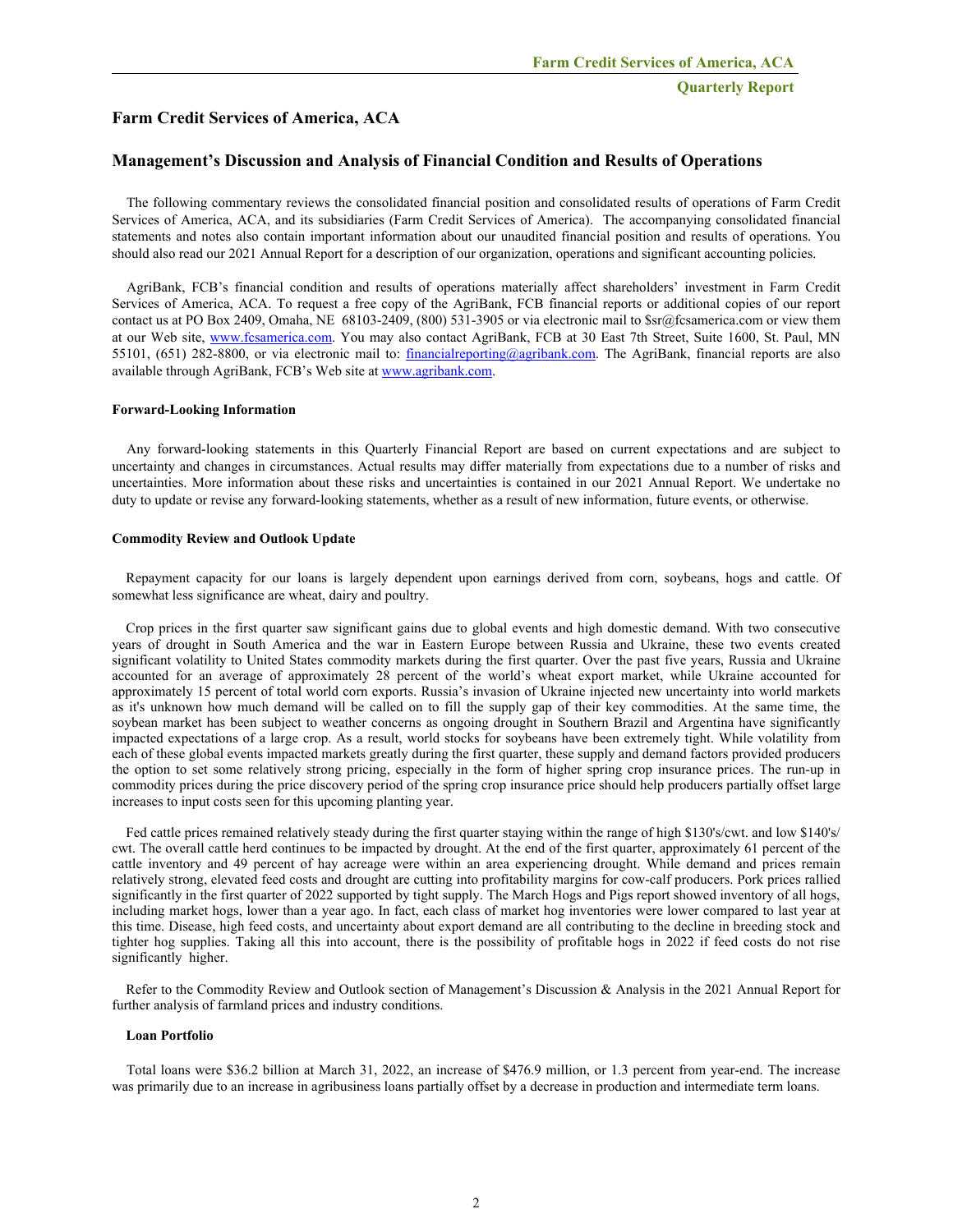We recorded a \$16.0 million reversal of our provision for credit losses for the first three months of 2022, as compared with recording a \$23.7 million reversal of our provision for credit losses during the first three months of 2021. This is due to overall credit quality improvement, predominantly in the grain and cow/calf portfolios. Net recoveries of charge-offs for the first three months of 2022 were \$1.0 million compared to net charge offs of \$327.0 thousand in the same period a year ago.

The following table summarizes risk assets and delinquency information (dollars in thousands):

|                                                                                                                                                                                                                                    | March 31,<br>2022 | December 31.<br>2021 |          |  |
|------------------------------------------------------------------------------------------------------------------------------------------------------------------------------------------------------------------------------------|-------------------|----------------------|----------|--|
| Risk loans:                                                                                                                                                                                                                        |                   |                      |          |  |
| Nonaccrual                                                                                                                                                                                                                         | \$<br>83,497      | \$                   | 102,662  |  |
| Restructured                                                                                                                                                                                                                       | 38,448            |                      | 30,696   |  |
| 90 days past due still accruing interest <sup>*</sup>                                                                                                                                                                              | 24,428            |                      | 6,203    |  |
| Total risk loans                                                                                                                                                                                                                   | 146,373           |                      | 139,561  |  |
| Other property owned, net                                                                                                                                                                                                          | 956               |                      | 7,621    |  |
| Total risk assets                                                                                                                                                                                                                  | 147,329           |                      | 147,182  |  |
| Risk loans as a percentage of total loans                                                                                                                                                                                          | $0.40\%$          |                      | $0.39\%$ |  |
| Nonaccrual loans as a percentage of total loans                                                                                                                                                                                    | $0.23\%$          |                      | 0.28%    |  |
| Current nonaccrual loans as a percentage of total nonaccrual loans                                                                                                                                                                 | 81.5%             |                      | 86.0%    |  |
| Total delinquencies as a percentage of total loans                                                                                                                                                                                 | $0.27\%$          | 0.29%                |          |  |
| $\bullet$ A result for a distribution of the distribution of the second contract of the distribution of the second second second second second second second second second second second second second second second second second |                   |                      |          |  |

\*Accruing loans include accrued interest receivable.

Total risk loans have increased slightly since year-end due to an increase in restructured loans and 90 days past due still accruing interest; these increases were mostly offset by a decrease in nonaccrual loans. It is our practice to transfer accruing loans that are past due 90 days or more into nonaccrual unless they are adequately secured and in the process of collection. Based on our analysis, loans 90 days or more past due and still accruing interest were adequately secured and in the process of collection. Risk loans as a percentage of total loans remain at acceptable levels.

The allowance for loan losses is an estimate of losses on loans in our portfolio as of the financial statement date. We determine the appropriate level of allowance for loan losses based on periodic evaluation of factors such as loan loss history, portfolio quality, estimated collateral values, and current economic and environmental conditions.

Comparative allowance coverage of various loan categories follows:

|                               | March 31, | December 31. |
|-------------------------------|-----------|--------------|
|                               | 2022      | 2021         |
| Allowance as a percentage of: |           |              |
| Total loans                   | $0.17\%$  | $0.21\%$     |
| Nonaccrual loans              | 73.06%    | 73.06%       |
| Total risk loans              | 41.67%    | 53.74%       |

Our adversely classified assets decreased during the first three months of 2022 ending the quarter at 2.24 percent of the portfolio, compared to 3.01 percent of the portfolio at December 31, 2021. Adversely classified are assets we have identified as showing some credit weakness outside our credit standards. We have considered portfolio credit quality in assessing the reasonableness of our allowance for loan losses, and in our opinion, the allowance for loan losses was reasonable in relation to the risk in our loan portfolio at March 31, 2022.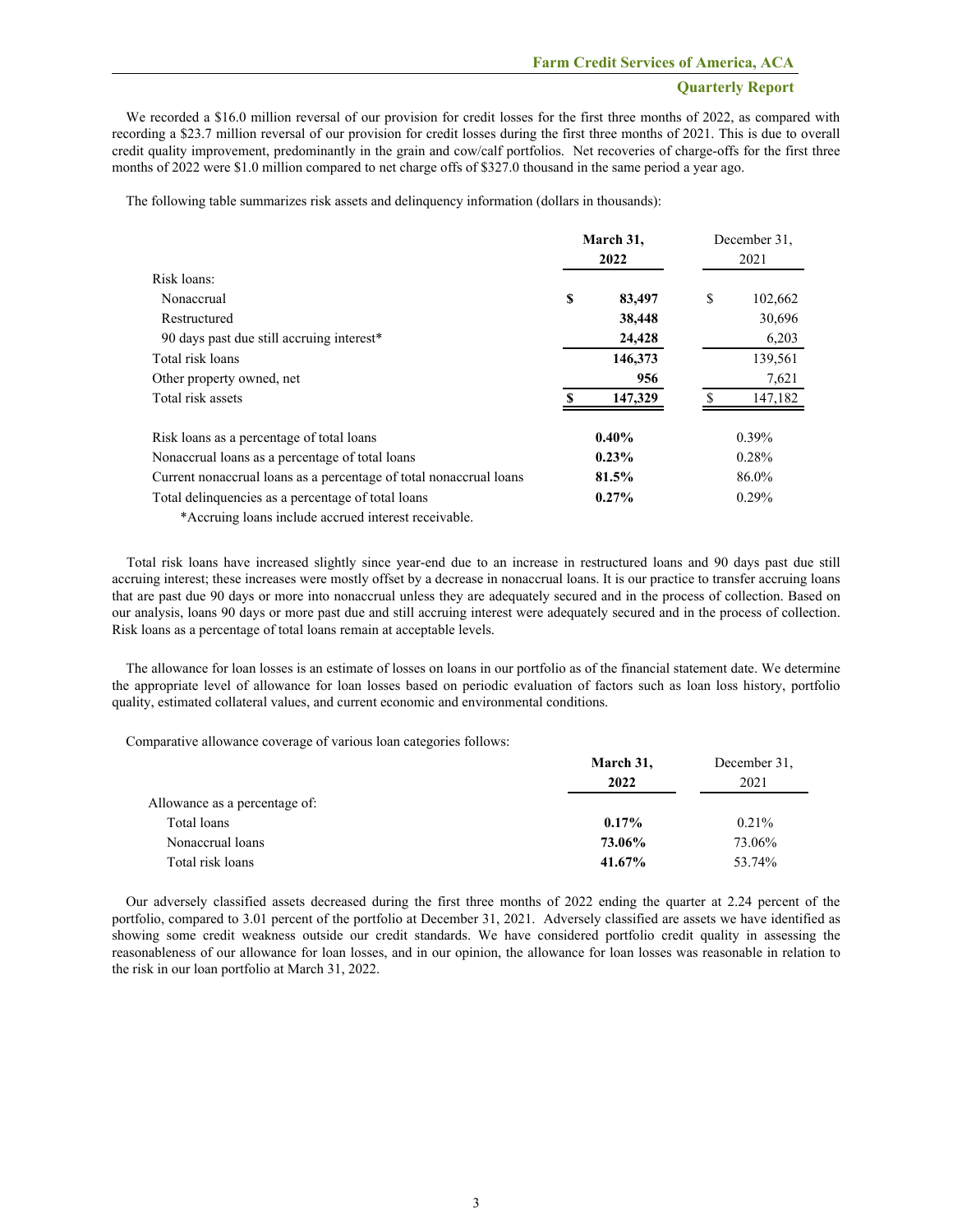#### **Results of Operations**

The following table presents profitability information (dollars in thousands):

|                                   |           | For the three months ended |  |  |  |
|-----------------------------------|-----------|----------------------------|--|--|--|
|                                   |           | March 31,                  |  |  |  |
|                                   | 2022      | 2021                       |  |  |  |
| Net income (in thousands)         | \$176,664 | \$186,937                  |  |  |  |
| Return on average assets          | $1.92\%$  | 2.25%                      |  |  |  |
| Return on average members' equity | 10.68%    | 12.21%                     |  |  |  |

Changes in these ratios are directly related to the changes in income discussed in this section, changes in assets discussed in the Loan Portfolio section and changes in capital discussed in the Funding, Liquidity and Members' Equity section.

Major components of the changes in net income for the three months ended March 31, 2022 compared to the same period in 2021 are outlined in the following table (dollars in thousands):

| Increase (decrease) in net income | 2022 vs. 2021 |           |
|-----------------------------------|---------------|-----------|
| Net interest income               | S             | 15,635    |
| Provision for credit losses       |               | (7,655)   |
| Noninterest income                |               | (6,887)   |
| Noninterest expense               |               | (11,984)  |
| Provision for income taxes, net   |               | 618       |
| Total change in net income        |               | (10, 273) |

Net interest income was \$206.5 million for the first three months of 2022 compared to \$190.9 million for the first three months of 2021. The annualized net interest margin was 2.34 percent for the first three months of 2022, compared to 2.39 percent for the same period in 2021.

The effects on net interest income from changes in average volumes and rates are quantified in the following table for the three months ended March 31, (dollars in thousands):

|                             | 2022 vs. 2021 |  |  |  |
|-----------------------------|---------------|--|--|--|
| Change in volume            | \$<br>19,932  |  |  |  |
| Change in rates             | (3,277)       |  |  |  |
| Change in nonaccrual income | (1,020)       |  |  |  |
| Net change                  | \$<br>15,635  |  |  |  |

The increase in net interest income is due to higher loan volume and slightly offset by decreased interest rate spreads on the portfolio.

The variance in the provision for credit losses reflects our assessment of risk in the loan portfolio.

The decrease in noninterest income is primarily due to a decrease in loan fees and in AgDirect, LLP program fees. The decrease was offset by an increase in patronage and insurance income. The increase in noninterest expense is primarily due to salary, benefits and other expenses for increased staffing levels to support business initiatives. The decrease in provision for income taxes is primarily related to our estimate of taxes based on taxable income.

Farm Credit Services of America recorded \$5.1 million of operating expense credits under the income and expense sharing provisions of the alliance agreement in the first three months of 2022 compared to \$5.7 million for the first three months of 2021. Refer to Note 1 in our 2021 Annual Report for additional information on the alliance.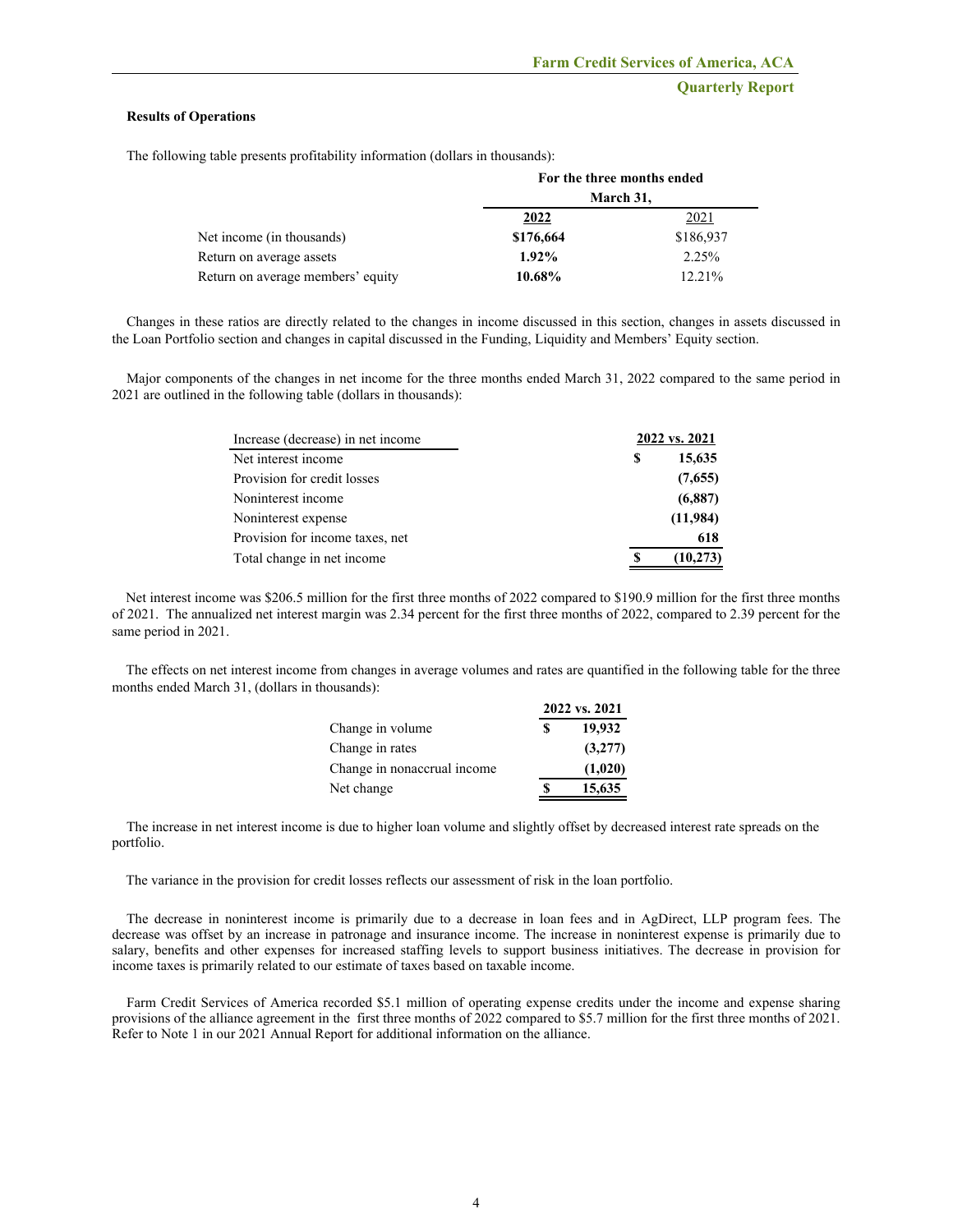|                                   |           | For the three months ended |   |        |  |  |  |  |
|-----------------------------------|-----------|----------------------------|---|--------|--|--|--|--|
|                                   | March 31, |                            |   |        |  |  |  |  |
|                                   |           | 2022                       |   | 2021   |  |  |  |  |
| Patronage from AgriBank, FCB      |           | 34,071                     | S | 35,158 |  |  |  |  |
| AgDirect partnership distribution |           | 3,867                      |   | 2,702  |  |  |  |  |
| Other patronage                   |           | 5,003                      |   | 1,006  |  |  |  |  |
| Total patronage income            |           | 42.941                     |   | 38,866 |  |  |  |  |

We may receive patronage from AgriBank, FCB and other Farm Credit entities. Patronage distributions from those entities are declared solely at the discretion of each institution's Board of Directors (dollars in thousands).

#### **Funding, Liquidity and Members' Equity**

We borrow from AgriBank, FCB under a note payable, in the form of a line of credit. Our note payable matures in June 2024 at which time the note will be renegotiated, if not sooner. The repricing attributes of our line of credit generally correspond to the repricing attributes of our loan portfolio which significantly reduces our market interest rate risk. Due to the cooperative structure of the Farm Credit System and as Farm Credit Services of America is a stockholder of AgriBank, FCB we expect this borrowing relationship to continue into the foreseeable future.

Cost of funds associated with our note payable includes a marginal cost of debt component, a spread component, which includes cost of servicing, cost of liquidity, bank profit, and, if applicable, a risk premium component. However, we were not subject to a risk premium at March 31, 2022 or December 31, 2021.

Our members' equity increased to \$6.8 billion at March 31, 2022 compared to \$6.7 billion at December 31, 2021. The increase was due to the net income recorded for the first three months of 2022.

Farm Credit Administration regulations require us to maintain minimums for our common equity tier 1, tier 1 capital, total capital and permanent capital risk-based capital ratios. In addition, the Farm Credit Administration requires us to maintain minimums for our non-risk-adjusted ratios of tier 1 leverage and unallocated retained earnings and equivalents leverage. Refer to Note 8 in our 2021 Annual Report for a more complete description of these ratios. The capital adequacy ratios are directly impacted by the changes in capital as more fully discussed in this section and the changes in assets as discussed in the Loan Portfolio section.

|                                                              | As of           |              | Capital         |                |
|--------------------------------------------------------------|-----------------|--------------|-----------------|----------------|
|                                                              | As of March 31. | December 31. | Regulatory      | Conservation   |
|                                                              | 2022            |              | <b>Minimums</b> | <b>Buffers</b> |
| Risk-adjusted:                                               |                 |              |                 |                |
| Common equity tier 1 ratio                                   | 15.01%          | 15.82%       | 4.50%           | 7.00%          |
| Tier 1 capital ratio                                         | 15.01%          | 15.82%       | $6.00\%$        | 8.50%          |
| Total capital ratio                                          | 15.24%          | 16.06%       | 8.00%           | 10.50%         |
| Permanent capital ratio                                      | 15.04%          | 15.85%       | 7.00%           | 7.00%          |
| Non-risk-adjusted:                                           |                 |              |                 |                |
| Tier 1 leverage ratio                                        | 16.19%          | 17.14%       | $4.00\%$        | 5.00%          |
| Unallocated retained earnings and equivalents leverage ratio | 16.19%          | 18.20%       | 1.50%           | 1.50%          |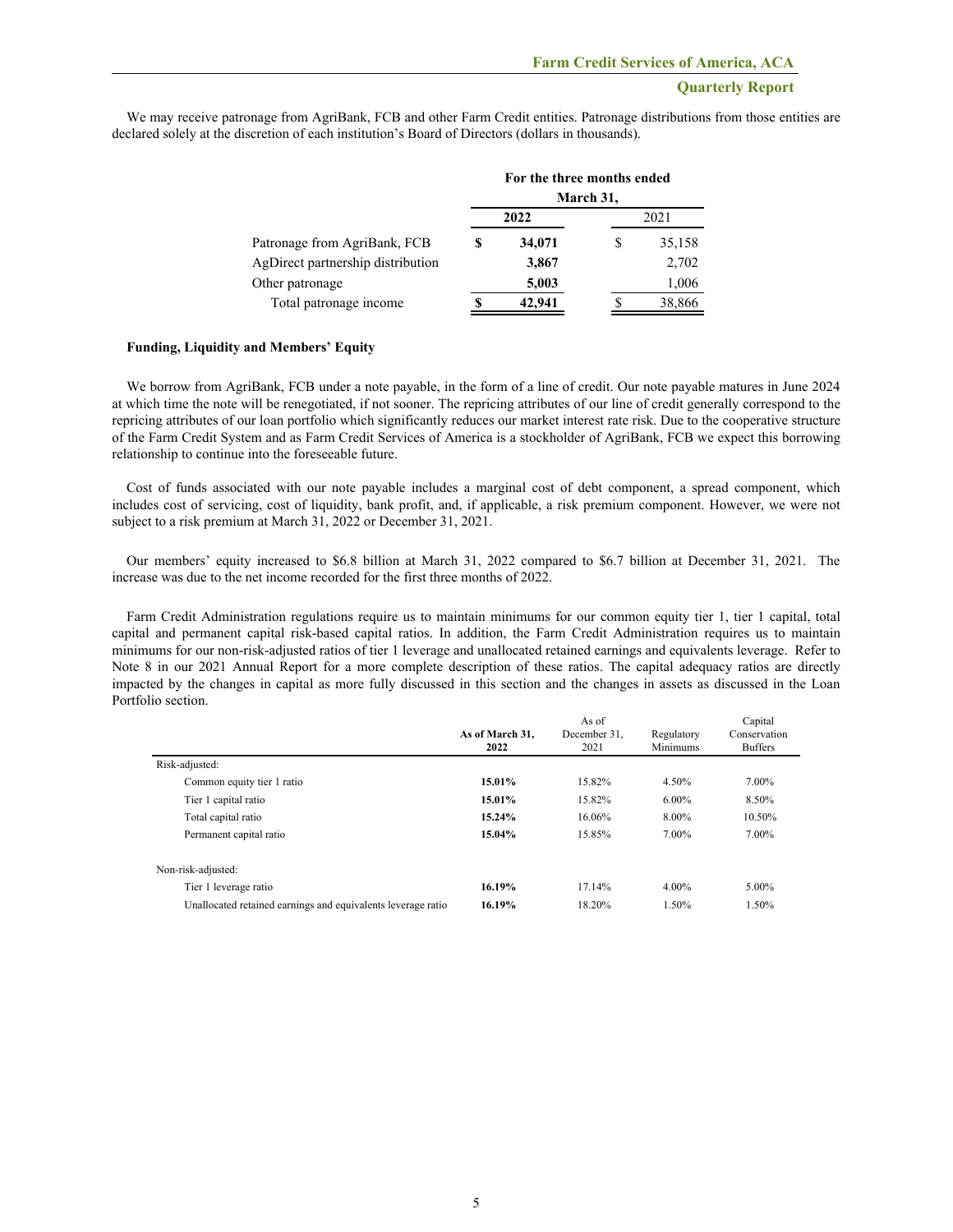# **Certification**

This report has been prepared under the oversight of the Board's Audit Committee. The undersigned certify that they have reviewed this report and it has been prepared in accordance with all applicable statutory or regulatory requirements and that the information contained herein is true, accurate, and complete to the best of their knowledge and belief.

Mark General

Derny

Mark Jensen Steve Henry Craig P. Kinnison President and CEO Chairperson, ACA Board of Directors Executive Vice-President and CFO May 4, 2022 May 4, 2022 May 4, 2022

imism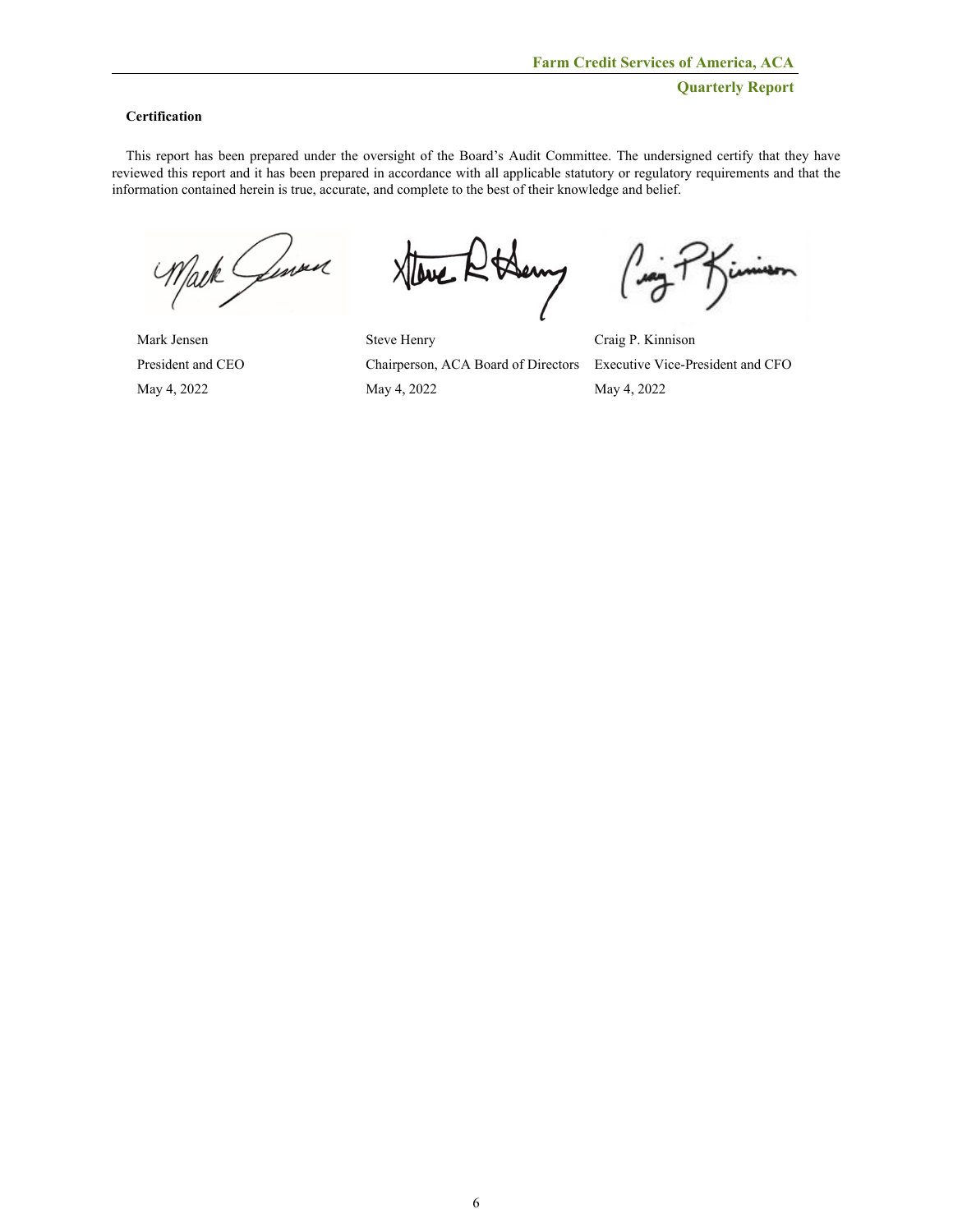# **Farm Credit Services of America, ACA Consolidated Balance Sheet**

(dollars in thousands)

|                                          | March 31,<br>2022 | December 31,<br>2021 |
|------------------------------------------|-------------------|----------------------|
|                                          | (unaudited)       |                      |
| <b>ASSETS</b>                            |                   |                      |
| \$<br>Loans                              | 36,196,790        | \$<br>35,719,890     |
| Allowance for loan losses                | 61,000            | 75,000               |
| Net loans                                | 36,135,790        | 35,644,890           |
| Cash                                     | 51,157            | 51,687               |
| Accrued interest receivable              | 329,445           | 405,271              |
| Investment in AgriBank, FCB              | 794,415           | 777,441              |
| Investment in AgDirect, LLP              | 107,157           | 94,418               |
| Premises and equipment, net              | 234,481           | 237,127              |
| Other property owned                     | 956               | 7,621                |
| Investment in RBIC                       | 45,152            | 41,576               |
| Deferred tax asset, net                  | 6,677             | 6,965                |
| Other assets                             | 73,796            | 113,297              |
| <b>Total assets</b><br>S                 | 37,779,026        | \$<br>37,380,293     |
| <b>LIABILITIES</b>                       |                   |                      |
| \$<br>Notes payable                      | 30,696,470        | \$<br>30,140,612     |
| Accrued interest payable                 | 103,540           | 98,884               |
| Patronage payable                        |                   | 296,500              |
| Reserve for unfunded lending commitments | 11,000            | 12,000               |
| <b>Other liabilities</b>                 | 137,551           | 178,521              |
| <b>Total liabilities</b>                 | 30,948,561        | 30,726,517           |
| Commitments and contingencies (Note 5)   |                   |                      |
| <b>MEMBERS' EQUITY</b>                   |                   |                      |
| At-risk capital:                         |                   |                      |
| Class D common stock                     | 96,132            | 96,068               |
| Class E common stock                     | 3,769             | 3,767                |
| Less: Capital stock receivable           | (99, 901)         | (99, 835)            |
| Retained earnings                        | 6,830,465         | 6,653,776            |
| Total members' equity                    | 6,830,465         | 6,653,776            |
| Total liabilities and members' equity    | 37,779,026        | 37,380,293           |

*The accompanying notes are an integral part of these financial statements.*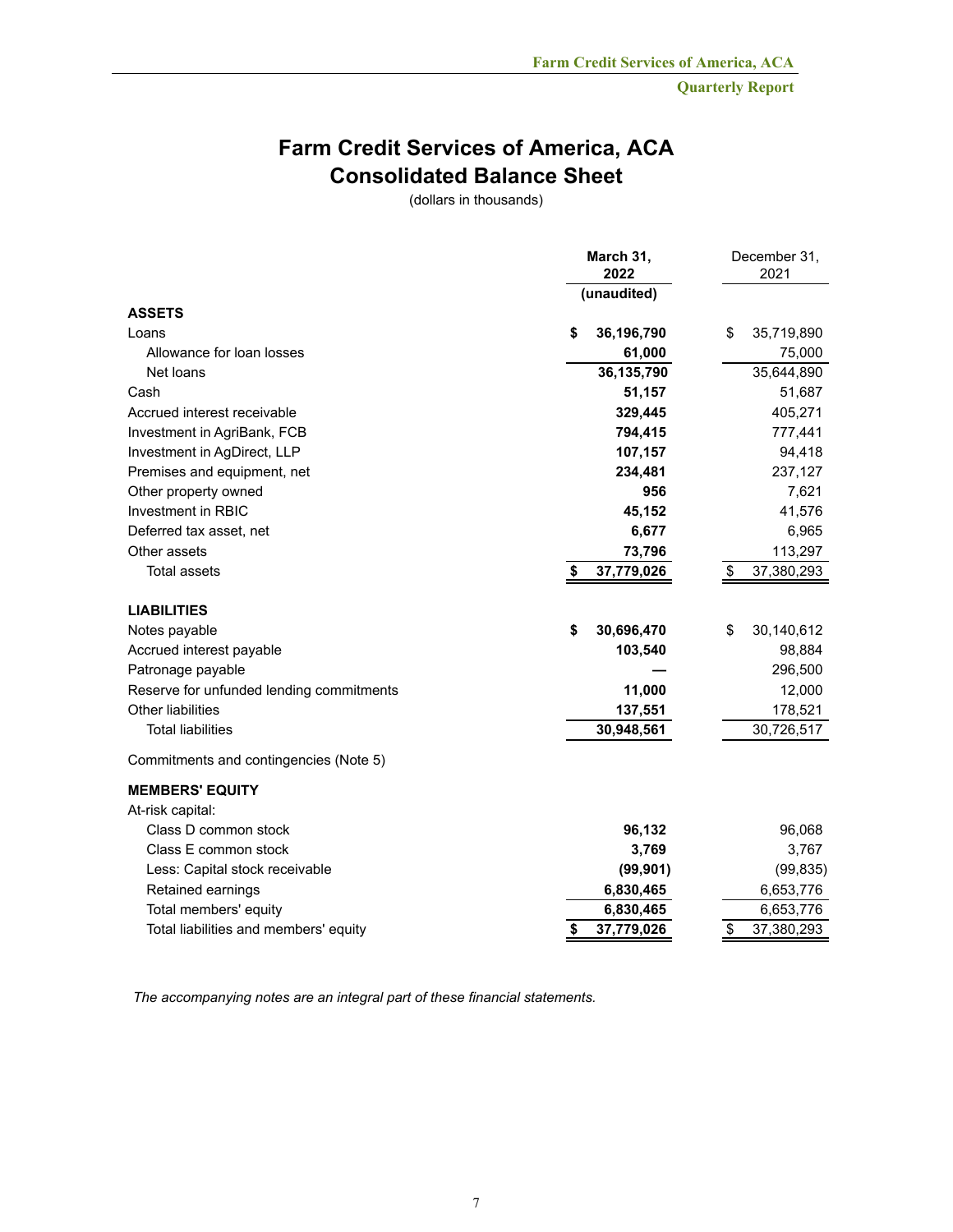# **Farm Credit Services of America, ACA Consolidated Statement of Income**

(dollars in thousands) (unaudited)

|                                               | <b>Three Months Ended</b> |               |  |  |
|-----------------------------------------------|---------------------------|---------------|--|--|
|                                               | March 31,                 |               |  |  |
|                                               | 2022                      | 2021          |  |  |
| <b>NET INTEREST INCOME</b>                    |                           |               |  |  |
| Interest income                               | \$310,267                 | 284,372<br>S  |  |  |
| Interest expense                              | 103,760                   | 93,500        |  |  |
| Net interest income                           | 206,507                   | 190,872       |  |  |
| Reversal of provision for credit losses       | (16, 018)                 | (23, 673)     |  |  |
| Net interest income after reversal of         |                           |               |  |  |
| provision for credit losses                   | 222,525                   | 214,545       |  |  |
| <b>NONINTEREST INCOME</b>                     |                           |               |  |  |
| Patronage income from AgriBank, FCB           | 34,071                    | 35,158        |  |  |
| AgDirect program fees                         | 15,964                    | 19,542        |  |  |
| Loan fees                                     | 5,574                     | 14,289        |  |  |
| Patronage from other Farm Credit institutions | 5,003                     | 1,006         |  |  |
| Patronage income from AgDirect, LLP           | 3,867                     | 2,702         |  |  |
| Insurance services                            | 3,215                     | 1,387         |  |  |
| Rural 1st program fees                        | 1,558                     | 1,733         |  |  |
| Gain on other property owned                  | 94                        | 116           |  |  |
| Other noninterest income                      | 1,686                     | 1,986         |  |  |
| Total noninterest income                      | 71,032                    | 77,919        |  |  |
| <b>NONINTEREST EXPENSE</b>                    |                           |               |  |  |
| Salaries and employee benefits                | 69,920                    | 65,125        |  |  |
| Occupancy and equipment expense               | 11,876                    | 11,722        |  |  |
| Insurance fund premiums                       | 11,886                    | 11,010        |  |  |
| Loss (gain) on RBIC                           | 1,937                     | (1,807)       |  |  |
| Other operating expenses                      | 19,143                    | 16,728        |  |  |
| Total noninterest expense                     | 114,762                   | 102,778       |  |  |
| Income before income taxes                    | 178,795                   | 189,686       |  |  |
| Provision for income taxes                    | 2,131                     | 2,749         |  |  |
| Net income                                    | 176,664<br>\$             | 186,937<br>\$ |  |  |

*The accompanying notes are an integral part of these financial statements.*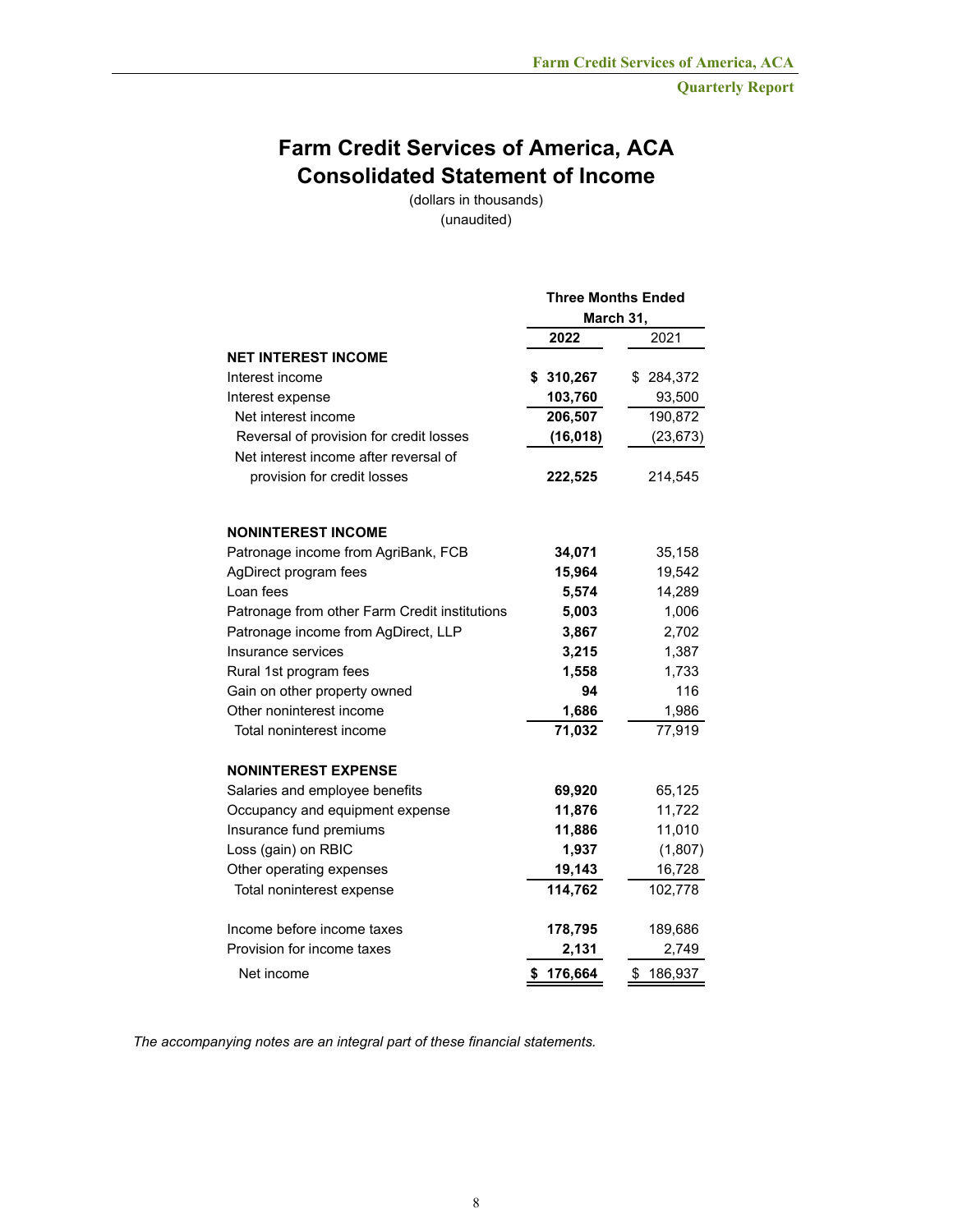# **Farm Credit Services of America, ACA Consolidated Statement of Changes in Members' Equity**

(dollars in thousands) (unaudited)

|                                                                       | <b>At-risk Capital</b>  |          |    |                                    |                                        |           |  |
|-----------------------------------------------------------------------|-------------------------|----------|----|------------------------------------|----------------------------------------|-----------|--|
|                                                                       | Capital<br><b>Stock</b> |          |    | <b>Retained</b><br><b>Earnings</b> | <b>Total Members'</b><br><b>Equity</b> |           |  |
| Balance at December 31, 2020                                          | \$                      |          | \$ | 6,176,934                          | \$                                     | 6,176,934 |  |
| Net income                                                            |                         |          |    | 186,937                            |                                        | 186,937   |  |
| Patronage accrual adjustment                                          |                         |          |    | (1)                                |                                        | (1)       |  |
| Capital stock:                                                        |                         |          |    |                                    |                                        |           |  |
| Issuance of stock in exchange for customer<br>stock receivable        |                         | 4,613    |    |                                    |                                        | 4,613     |  |
| Release of customer stock receivable<br>associated with retired stock |                         | (3, 136) |    |                                    |                                        | (3, 136)  |  |
| Less: Capital stock receivable                                        |                         | (1, 477) |    |                                    |                                        | (1, 477)  |  |
| Balance at March 31, 2021                                             | \$                      |          | \$ | 6,363,870                          | \$                                     | 6,363,870 |  |
| Balance at December 31, 2021                                          | \$                      |          | \$ | 6,653,776                          | \$                                     | 6,653,776 |  |
| Net income                                                            |                         |          |    | 176,664                            |                                        | 176,664   |  |
| Patronage accrual adjustment                                          |                         |          |    | 25                                 |                                        | 25        |  |
| Capital stock:                                                        |                         |          |    |                                    |                                        |           |  |
| Issuance of stock in exchange for customer<br>stock receivable        |                         | 3,430    |    |                                    |                                        | 3,430     |  |
| Release of customer stock receivable<br>associated with retired stock |                         | (3, 364) |    |                                    |                                        | (3, 364)  |  |
| Less: Capital stock receivable                                        |                         | (66)     |    |                                    |                                        | (66)      |  |
| <b>Balance at March 31, 2022</b>                                      | \$                      |          | \$ | 6,830,465                          | \$                                     | 6,830,465 |  |

*The accompanying notes are an integral part of these financial statements.*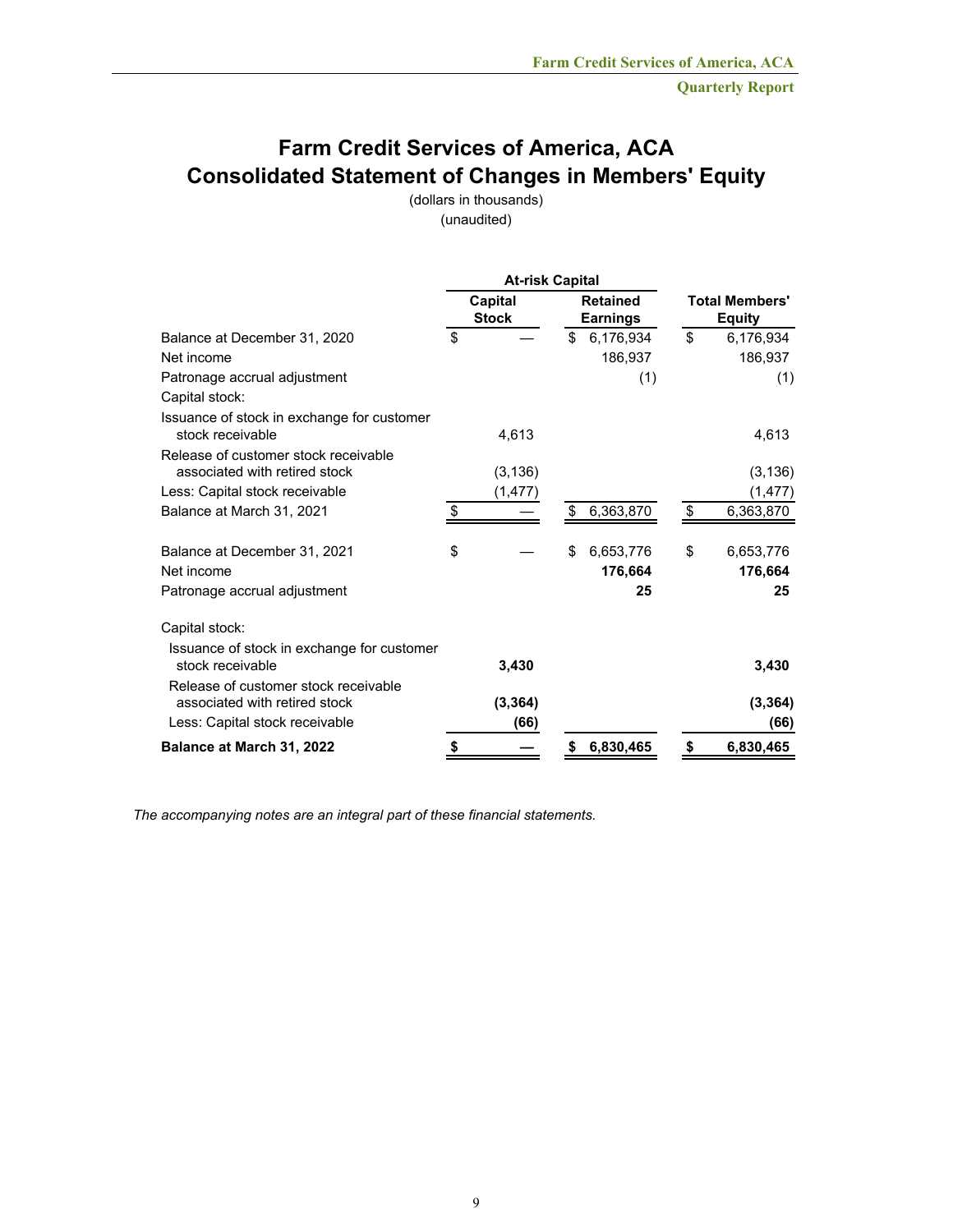# **Notes to Consolidated Financial Statements**(unaudited)

#### **Note 1 - Organization and Significant Accounting Policies**

The accompanying consolidated financial statements contain all adjustments necessary for a fair presentation of the interim consolidated financial condition and consolidated results of operations. While our accounting policies conform to accounting principles generally accepted in the United States of America (U.S. GAAP) and the prevailing practices within the financial services industry, this interim Quarterly Financial Report is prepared based upon statutory and regulatory requirements and, accordingly, does not include all disclosures required by U.S. GAAP. The results of the three months ended March 31, 2022 are not necessarily indicative of the results to be expected for the year ended December 31, 2022. The interim financial statements and the related notes in this Quarterly Report should be read in conjunction with the consolidated financial statements and related notes included in our 2021 Annual Report for the year ended December 31, 2021.

The consolidated financial statements present the consolidated financial results of Farm Credit Services of America, ACA (the parent) and Farm Credit Services of America, FLCA and Farm Credit Services of America, PCA (the subsidiaries). All material intercompany transactions and balances have been eliminated in consolidation.

#### **Recently Issued or Adopted Accounting Pronouncements**

We have assessed the potential impact of accounting standards that have been issued by the Financial Accounting Standards Board and have determined the following standards to be applicable to our business. While we are a nonpublic entity, our financial results are closely related to the performance of the combined Farm Credit System. Therefore, we typically adopt accounting pronouncements in alignment with other Farm Credit System Institutions.

In June 2016, the Financial Accounting Standards Board issued ASU 2016-13 "Measurement of Credit Losses on Financial Instruments". The guidance was originally effective for non-United States Securities Exchange Commission filers for the first quarter of 2021. In November 2019, the Financial Accounting Standards Board issued ASU 2019-10 which amends the mandatory effective date for this guidance for certain institutions. We have determined we qualify for the deferral of the mandatory effective date. As a result of the change, the standard is effective for our first quarter of 2023 and early adoption is permitted. The guidance replaces the current incurred loss impairment methodology with a methodology that reflects expected credit losses and requires consideration of a broader range of reasonable and supportable information to inform credit loss estimates. Credit losses relating to available-for-sale securities would also be recorded through an allowance for credit losses. We expect to adopt the standard as of January 1, 2023. We are currently assessing the impact this guidance will have on our financial statements upon adoption, which will be impacted by the composition of our portfolio and asset quality at the adoption date, as well as economic conditions and forecasts at the time of adoption. We have reviewed the accounting standard, selected and substantially completed development and testing of our system, and are in the process of drafting disclosures and accounting policies, and designing processes and controls.

Refer to Note 2 in our 2021 Annual Report for additional information on other accounting standards that have been issued but are not yet effective.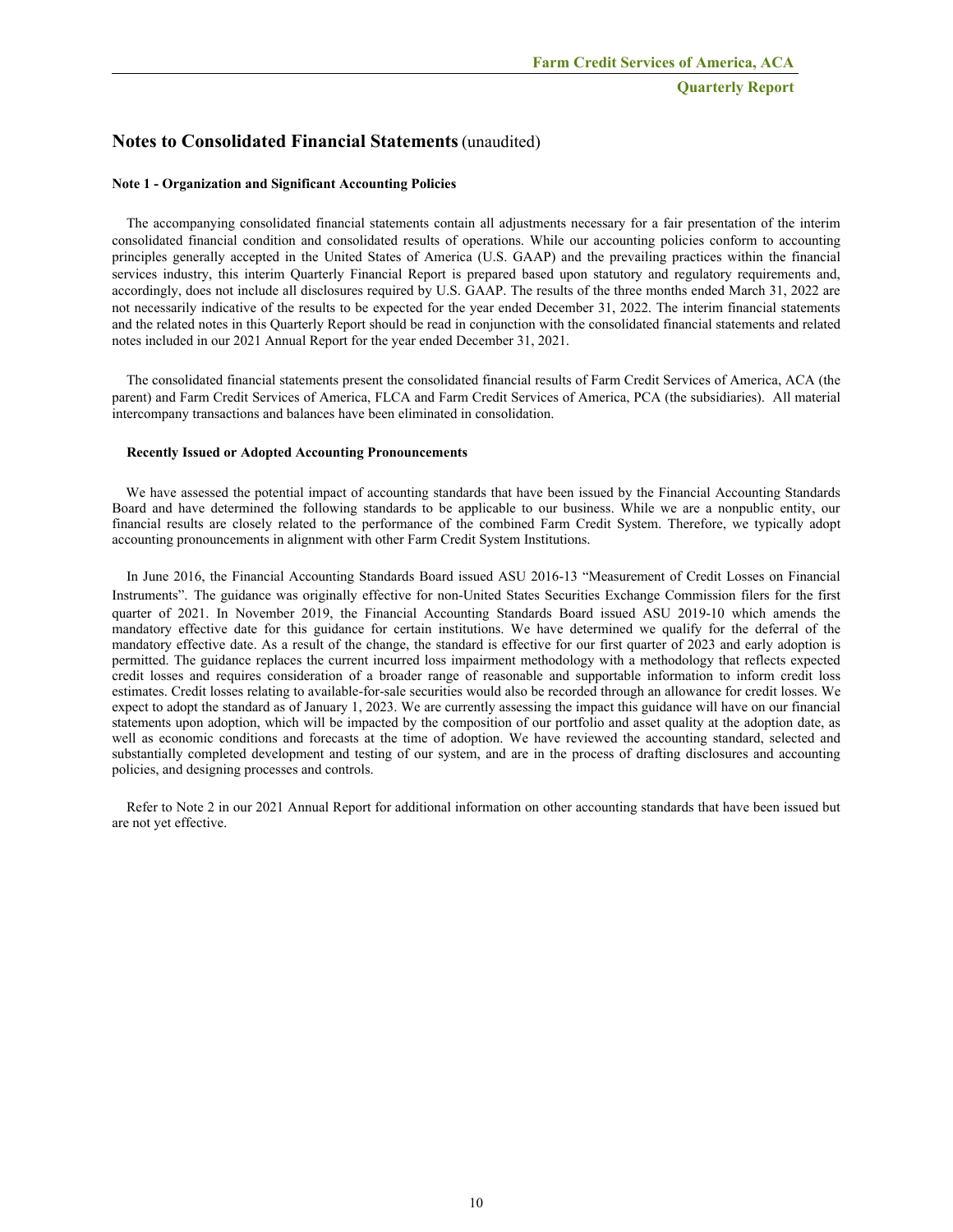#### **Note 2 – Loans and Allowance for Credit Losses**

Loans consisted of the following (dollars in thousands):

| <b>March 31, 2022</b> |            |            |   |            |                   |  |
|-----------------------|------------|------------|---|------------|-------------------|--|
|                       | Amount     | Percentage |   | Amount     | Percentage        |  |
| S                     | 22,246,757 | 61.5 $%$   | S | 22,021,142 | 61.7 %            |  |
|                       | 6,096,683  | 16.8       |   | 7,086,807  | 19.8              |  |
|                       | 4,854,751  | 13.4       |   | 3,886,990  | 10.9              |  |
|                       | 1,266,128  | 3.5        |   | 1,089,422  | 3.0               |  |
|                       | 920,759    | 2.5        |   | 966,931    | 2.7               |  |
|                       | 639,554    | 1.8        |   | 579.240    | 1.6               |  |
|                       | 172.158    | 0.5        |   | 89,358     | 0.3               |  |
|                       | 36,196,790 | $100.0 \%$ |   | 35,719,890 | $100.0 \%$        |  |
|                       |            |            |   |            | December 31, 2021 |  |

#### **Credit Quality**

One credit quality indicator we utilize is the Farm Credit Administration Uniform Loan Classification System that categorizes loans into five categories. The categories are defined as follows:

- acceptable loans are expected to be fully collectible and represent the highest quality;
- other assets especially mentioned (OAEM) (special mention) loans are currently collectible but exhibit some potential weakness;
- substandard loans exhibit some serious weakness in repayment capacity, equity and/or collateral pledged on the loan;
- doubtful loans exhibit similar weaknesses to substandard assets; however, doubtful assets have additional weaknesses in existing factors, conditions and values that make collection in full highly questionable; and
- loss loans are considered uncollectible.

We had no loans categorized as loss at March 31, 2022 or December 31, 2021.

The following table shows loans and related accrued interest classified under the Farm Credit Administration Uniform Loan Classification System as a percentage of total loans and related accrued interest receivable by loan type (dollars in thousands):

|                                  |                   |               |             | As of March 31, 2022 |               |   |                      |          |   |            |
|----------------------------------|-------------------|---------------|-------------|----------------------|---------------|---|----------------------|----------|---|------------|
|                                  | Acceptable        |               | <b>OAEM</b> |                      |               |   | Substandard/Doubtful |          |   | Total      |
|                                  | Amount            | $\frac{0}{0}$ |             | Amount               | $\frac{6}{9}$ |   | Amount               | $\%$     |   | Amount     |
| Long-term agricultural mortgage  | \$21,355,820      | 94.99 %       | s           | 638,750              | 2.84%         | S | 486,712              | 2.17%    | S | 22,481,282 |
| Production and intermediate term | 5,739,388         | 93.27%        |             | 246,787              | 4.01 $%$      |   | \$167,155            | 2.72%    |   | 6,153,330  |
| Agribusiness                     | 4,578,003         | 93.85 %       |             | 160,245              | 3.29%         |   | 139,606              | 2.86%    |   | 4,877,854  |
| Rural infrastructure             | 1,271,277         | 99.84 %       |             |                      |               |   | 2,052                | $0.16\%$ |   | 1,273,329  |
| Rural residential real estate    | 887,263           | 96.01%        |             | 14.034               | 1.52%         |   | 22,812               | 2.47%    |   | 924,109    |
| Mission-related investments      | 643.945           | 100.00 %      |             |                      |               |   |                      |          |   | 643,945    |
| Agricultural export finance      | 172,386           | 100.00 %      |             |                      |               |   |                      |          |   | 172,386    |
| Total                            | 34,648,082<br>\$. | 94.86 %       | S           | 1.059.816            | 2.90%         |   | 818,337              | 2.24%    | S | 36,526,235 |

|                                  |              |         |   | As of December 31, 2021 |       |   |                      |       |       |            |
|----------------------------------|--------------|---------|---|-------------------------|-------|---|----------------------|-------|-------|------------|
|                                  | Acceptable   |         |   | <b>OAEM</b>             |       |   | Substandard/Doubtful |       | Total |            |
|                                  | Amount       | $\%$    |   | Amount                  | $\%$  |   | Amount               | $\%$  |       | Amount     |
| Long-term agricultural mortgage  | \$20,831,843 | 93.33%  | S | 823,964                 | 3.69% | S | 665,510              | 2.98% | \$    | 22,321,317 |
| Production and intermediate term | 6,463,257    | 90.34%  |   | 445,242                 | 6.23% |   | 245.693              | 3.43% |       | 7,154,192  |
| Agribusiness                     | 3,608,054    | 92.32%  |   | 158,131                 | 4.05% |   | 142.041              | 3.63% |       | 3,908,226  |
| Rural infrastructure             | 1.094.148    | 99.80%  |   |                         |       |   | 2,167                | 0.20% |       | 1,096,315  |
| Rural residential real estate    | 920.579      | 94.76%  |   | 19.985                  | 2.06% |   | 30.861               | 3.18% |       | 971.425    |
| Mission-related investments      | 583,831      | 100.00% |   |                         |       |   |                      |       |       | 583,831    |
| Agricultural export finance      | 89,855       | 100.00% |   |                         |       |   |                      |       |       | 89,855     |
| Total                            | \$33,591,567 | 92.99%  |   | 1,447,322               | 4.00% |   | 1,086,272            | 3.01% |       | 36,125,161 |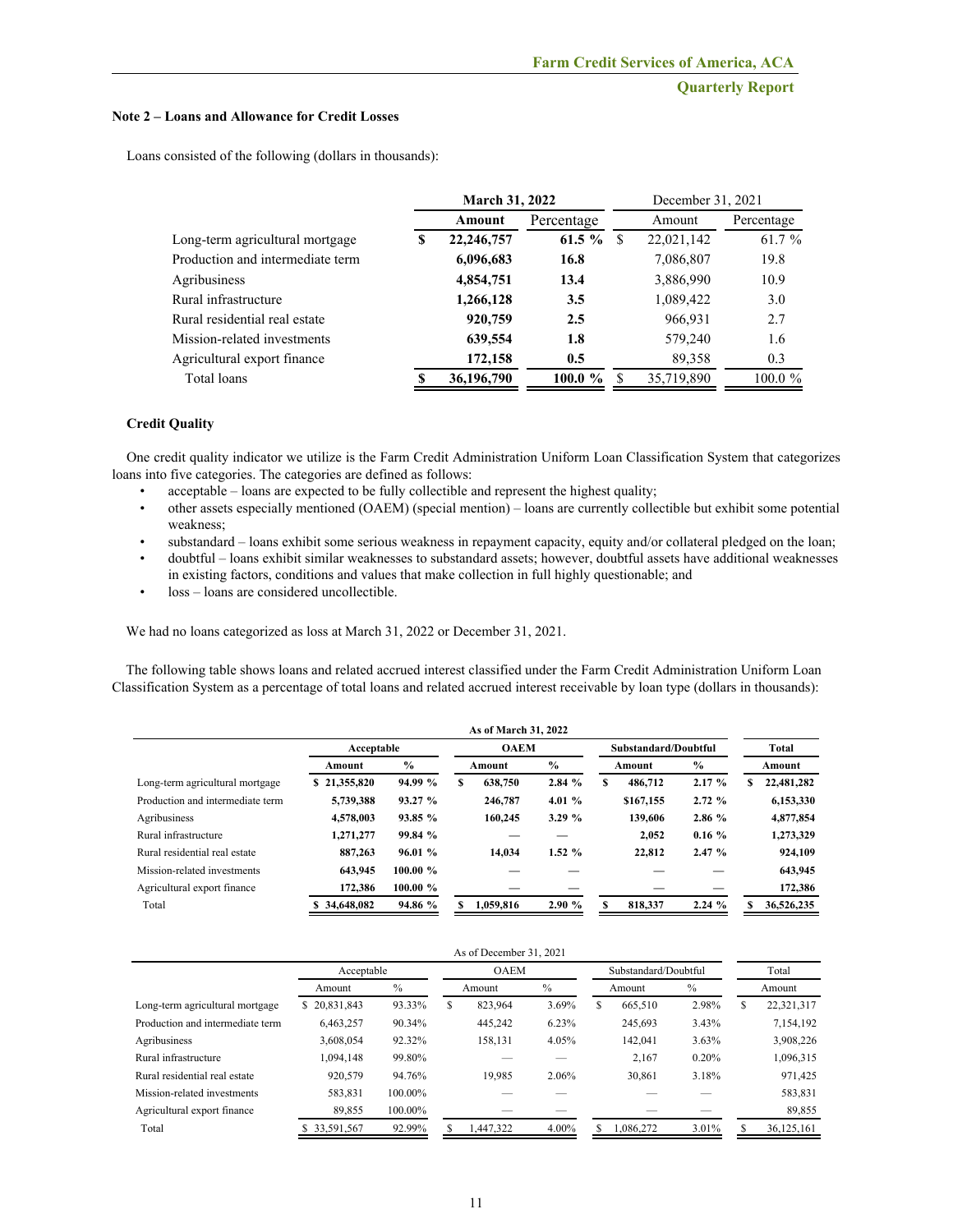#### **Delinquency**

The following table provides an aging analysis of past due loans and related accrued interest receivable by loan type (dollars in thousands):

| As of March 31, 2022             | 30-89 Days<br><b>Past Due</b> | 90 Days or<br><b>More Past</b><br>Due | <b>Total Past</b><br>Due | <b>Not Past Due</b><br>or Less Than<br><b>30 Days Past</b><br>Due | <b>Total Loans</b> | 90 Days or<br><b>More Past</b><br>Due and<br>Accruing |
|----------------------------------|-------------------------------|---------------------------------------|--------------------------|-------------------------------------------------------------------|--------------------|-------------------------------------------------------|
| Long-term agricultural mortgage  | \$11,576                      | \$8,349                               | \$19,925                 | \$22,461,357                                                      | \$22,481,282       | \$169                                                 |
| Production and intermediate term | 20,550                        | 3,439                                 | 23,989                   | 6,129,341                                                         | 6,153,330          | 562                                                   |
| Agribusiness                     | 4,251                         |                                       | 4,251                    | 4,873,603                                                         | 4,877,854          |                                                       |
| Rural infrastructure             |                               |                                       |                          | 1,273,329                                                         | 1,273,329          |                                                       |
| Rural residential real estate    | 2,431                         | 1,157                                 | 3,588                    | 920,521                                                           | 924,109            | 282                                                   |
| Mission-related investments      | 24,204                        | 23,415                                | 47,619                   | 596,326                                                           | 643,945            | 23,415                                                |
| Agricultural export finance      |                               |                                       |                          | 172,386                                                           | 172,386            |                                                       |
| Total                            | \$63,012                      | \$36,360                              | \$99,372                 | \$36,426,863                                                      | \$36,526,235       | \$24,428                                              |
| As of December 31, 2021          | 30-89 Days<br>Past Due        | 90 Days or<br>More Past<br>Due        | <b>Total Past</b><br>Due | Not Past Due<br>or Less Than<br>30 Days Past<br>Due               | Total Loans        | 90 Days or<br>More Past<br>Due and<br>Accruing        |
| Long-term agricultural mortgage  | \$21,441                      | \$7,425                               | \$28,866                 | \$22,292,451                                                      | \$22,321,317       | \$159                                                 |
| Production and intermediate term | 15,385                        | 5,260                                 | 20,645                   | 7,133,547                                                         | 7,154,192          |                                                       |
| Agribusiness                     | 2,984                         |                                       | 2,984                    | 3,905,242                                                         | 3,908,226          |                                                       |
| Rural infrastructure             |                               |                                       |                          | 1,096,315                                                         | 1,096,315          |                                                       |
| Rural residential real estate    | 3,553                         | 890                                   | 4,443                    | 966,982                                                           | 971,425            |                                                       |
| Mission-related investments      | 42,533                        | 6,045                                 | 48,578                   | 535,253                                                           | 583,831            | 6,044                                                 |
| Agricultural export finance      |                               |                                       |                          | 89,855                                                            | 89,855             |                                                       |
| Total                            | \$85,896                      | \$19,620                              | \$105,516                | \$36,019,645                                                      | \$36,125,161       | \$6,203                                               |

## **Risk Loans**

Risk loans are loans for which it is probable that all principal and interest will not be collected according to the contractual terms. Accruing loans include principal and interest. The following tables present information concerning risk loans (dollars in thousands):

|                                                  | As of March 31.                         |              |  |
|--------------------------------------------------|-----------------------------------------|--------------|--|
|                                                  | 2022                                    | 2021         |  |
| Risk loans with specific allowance               | 8,249<br>S                              | S<br>15,684  |  |
| Risk loans without specific allowance            | 138,124                                 | 173,893      |  |
| Total risk loans                                 | \$146,373                               | \$189,577    |  |
| Total specific allowance                         | 2,565                                   | 7,260        |  |
|                                                  | For the three months ended<br>March 31, |              |  |
|                                                  | 2022                                    | 2021         |  |
| Interest income recognized on nonaccrual loans   | S<br>(132)                              | \$<br>888    |  |
| Interest income recognized on risk accrual loans | 67<br>\$                                | 689          |  |
| Interest income recognized on risk loans         | (65)                                    | 1,577        |  |
| Average risk loans                               | 170,695<br>S                            | 230,181<br>S |  |

There were approximately \$1.8 million in commitments to lend additional funds to customers whose loans were at risk at March 31, 2022.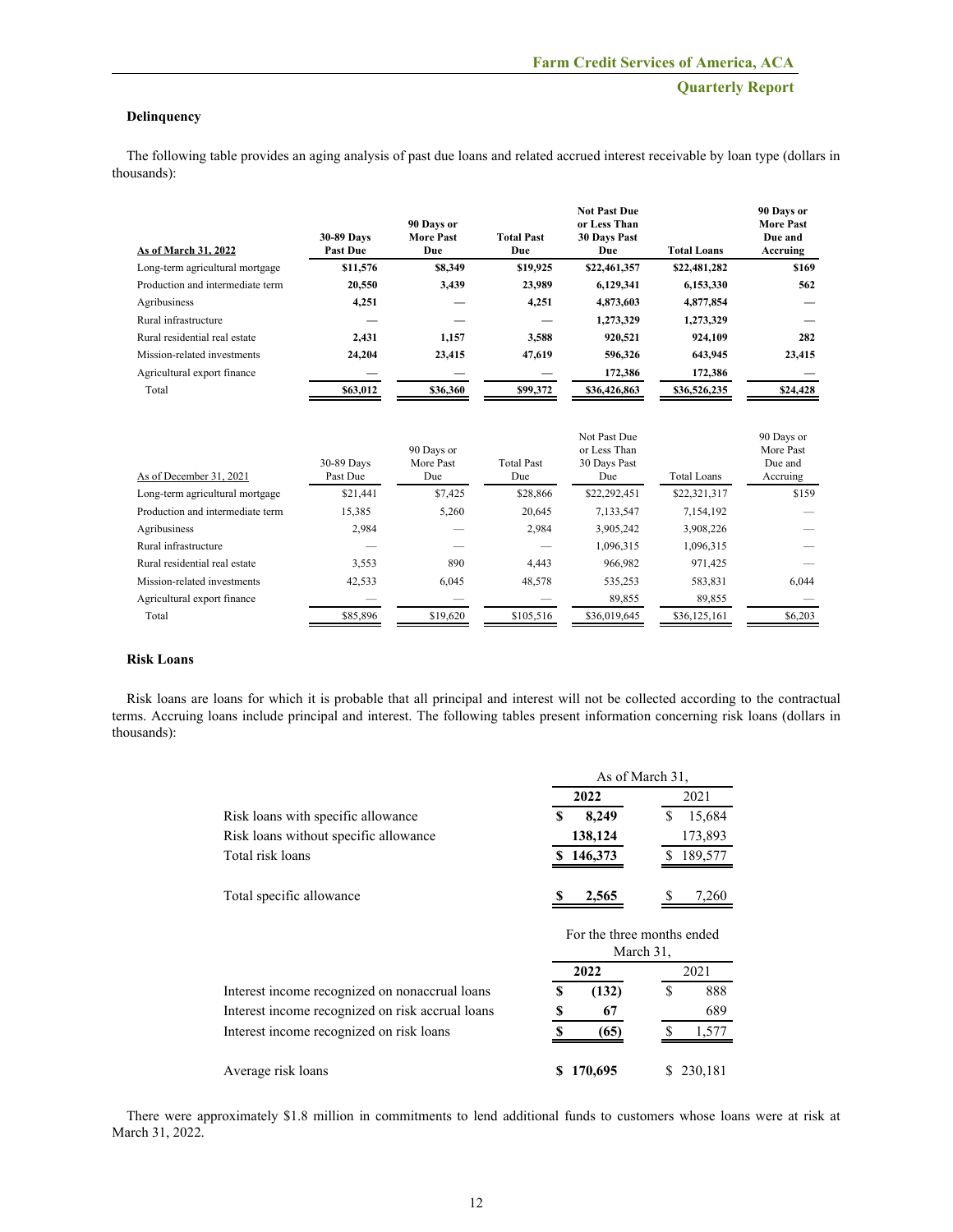#### **Troubled Debt Restructurings**

In situations where, for economic or legal reasons related to the borrower's financial difficulties, we grant a concession for other than an insignificant period of time to the borrower that we would not otherwise consider, the related loan is classified as a troubled debt restructuring, also known as a restructured loan. A concession is generally granted in order to minimize economic loss and avoid foreclosure. Concessions vary by program and borrower and may include interest rate reductions, term extensions, payment deferrals, or an acceptance of additional collateral in lieu of payments. In limited circumstances, principal may be forgiven. Loans classified as troubled debt restructurings (TDRs) are considered risk loans. All risk loans are analyzed within our allowance for loan losses. We record a specific allowance to reduce the carrying amount of the restructured loan to the lower of book value or net realizable value of collateral.

The following table presents information regarding TDRs that occurred during the period ended March 31, (dollars in thousands):

|                                  |                                     | 2022                       | 2021            |                                         |  |  |
|----------------------------------|-------------------------------------|----------------------------|-----------------|-----------------------------------------|--|--|
|                                  | Premodification<br>Postmodification |                            | Premodification | Postmodification                        |  |  |
|                                  | Outstanding<br>Outstanding          |                            | Outstanding     | Outstanding                             |  |  |
|                                  | Recorded Investment                 | <b>Recorded Investment</b> |                 | Recorded Investment Recorded Investment |  |  |
| Production and intermediate term |                                     |                            | 588             | 488                                     |  |  |

Pre-modification outstanding represents the recorded investment just prior to restructuring, and post-modification outstanding represents the recorded investment immediately following the restructuring. The recorded investment is the face amount of the receivable increased or decreased by applicable accrued interest and unamortized premium, discount, finance charges and acquisition costs, and may also reflect a previous direct charge-off of the investment.

We recorded no TDRs that occurred within the previous twelve months for which there was a subsequent payment default during the period ended March 31, 2022 and March 31, 2021.

There were \$1.3 million in additional commitments to lend to borrowers whose loans have been modified in a troubled debt restructuring at March 31, 2022.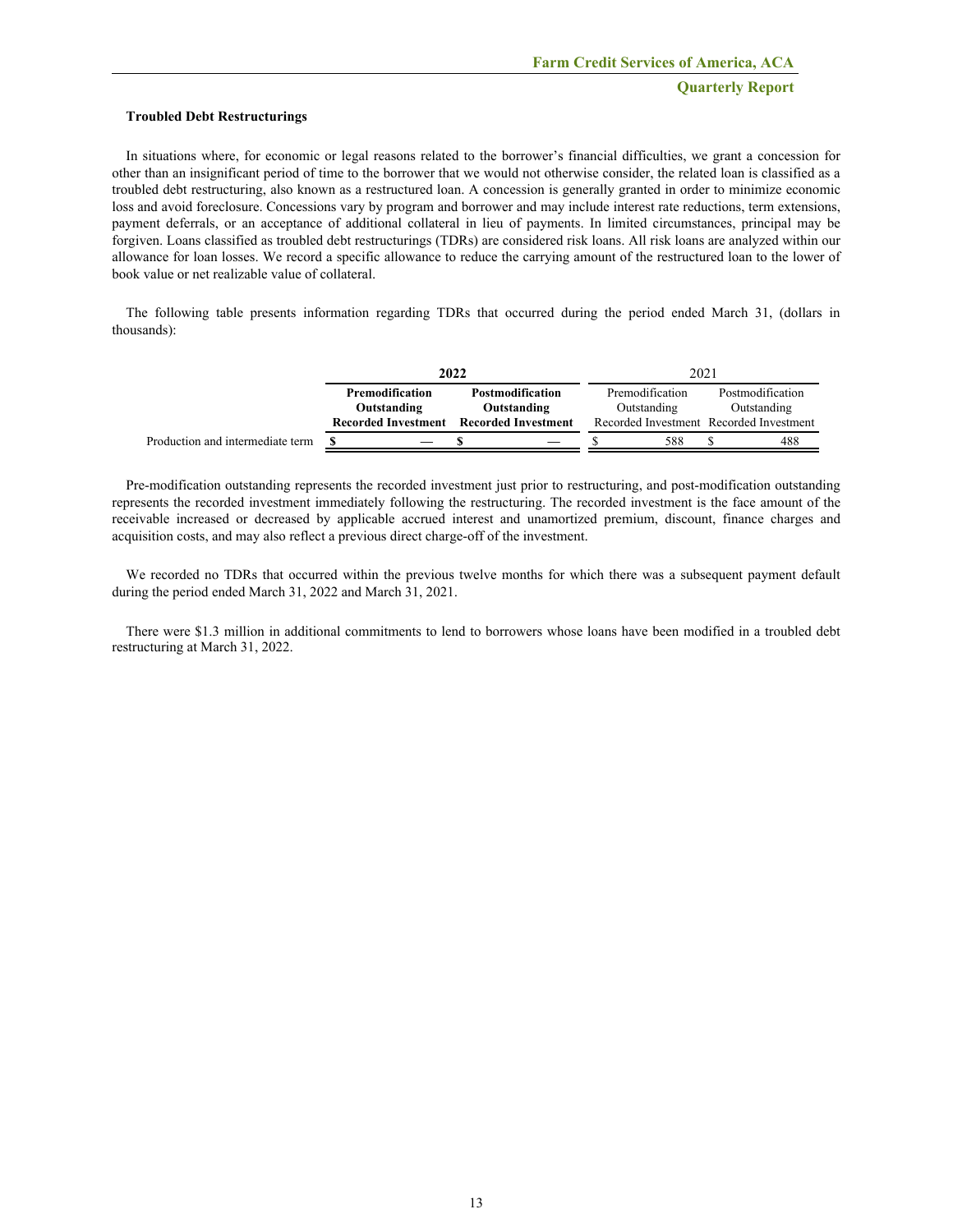The following table presents TDRs outstanding at:

| TDRs Outstanding (in thousands)  |     |                       |                   |        |  |
|----------------------------------|-----|-----------------------|-------------------|--------|--|
| As of:                           |     | <b>March 31, 2022</b> | December 31, 2021 |        |  |
| Accrual status:                  |     |                       |                   |        |  |
| Long-term agricultural mortgage  | \$  | 20,814                | \$                | 21,054 |  |
| Production and intermediate term |     | 10,957                |                   | 9,594  |  |
| Agribusiness                     |     | 6,677                 |                   |        |  |
| Rural residential real estate    |     |                       |                   | 48     |  |
| Total TDRs in accrual status     | \$. | 38,448                | \$                | 30,696 |  |
| Nonaccrual status:               |     |                       |                   |        |  |
| Long-term agricultural mortgage  | \$  | 452                   | \$                | 459    |  |
| Production and intermediate term |     | 572                   |                   | 589    |  |
| Agribusiness                     |     | 324                   |                   | 7,256  |  |
| Total TDRs in nonaccrual status  | S   | 1,348                 | \$                | 8,304  |  |
| Total TDRs:                      |     |                       |                   |        |  |
| Long-term agricultural mortgage  | \$  | 21,266                | \$                | 21,513 |  |
| Production and intermediate term |     | 11,529                |                   | 10,183 |  |
| Agribusiness                     |     | 7,001                 |                   | 7,256  |  |
| Rural residential real estate    |     |                       |                   | 48     |  |
| <b>Total TDRs</b>                | S   | 39,796                | \$                | 39,000 |  |

#### **Allowance for Loan Losses**

An analysis of changes in the allowance for credit losses follows (dollars in thousands):

|                                                           | March 31. |          |      |           |  |
|-----------------------------------------------------------|-----------|----------|------|-----------|--|
| <b>Allowance for loan losses</b>                          | 2022      |          | 2021 |           |  |
| Balance at beginning of year                              | S         | 75,000   | \$   | 152,000   |  |
| Reversal of provision for loan losses                     |           | (15,018) |      | (22, 673) |  |
| Charge-offs                                               |           | (102)    |      | (976)     |  |
| Recoveries                                                |           | 1,120    |      | 649       |  |
| Balance at end of quarter                                 |           | 61,000   | S    | 129,000   |  |
|                                                           | March 31. |          |      |           |  |
| Reserve for unfunded lending commitments                  |           | 2022     |      | 2021      |  |
| Balance at beginning of year                              | S         | 12,000   | \$   | 14,000    |  |
| Reversal of provision for unfunded lending<br>commitments |           | (1,000)  |      | (1,000)   |  |
| Balance at end of quarter                                 |           | 11,000   | \$   | 13,000    |  |

The allowance for loan losses is an estimate of losses on loans in our portfolio as of the financial statement date. We determine the appropriate level of allowance for loan losses based on periodic evaluation of factors such as loan loss history, portfolio quality, estimated collateral values, and current economic and environmental conditions.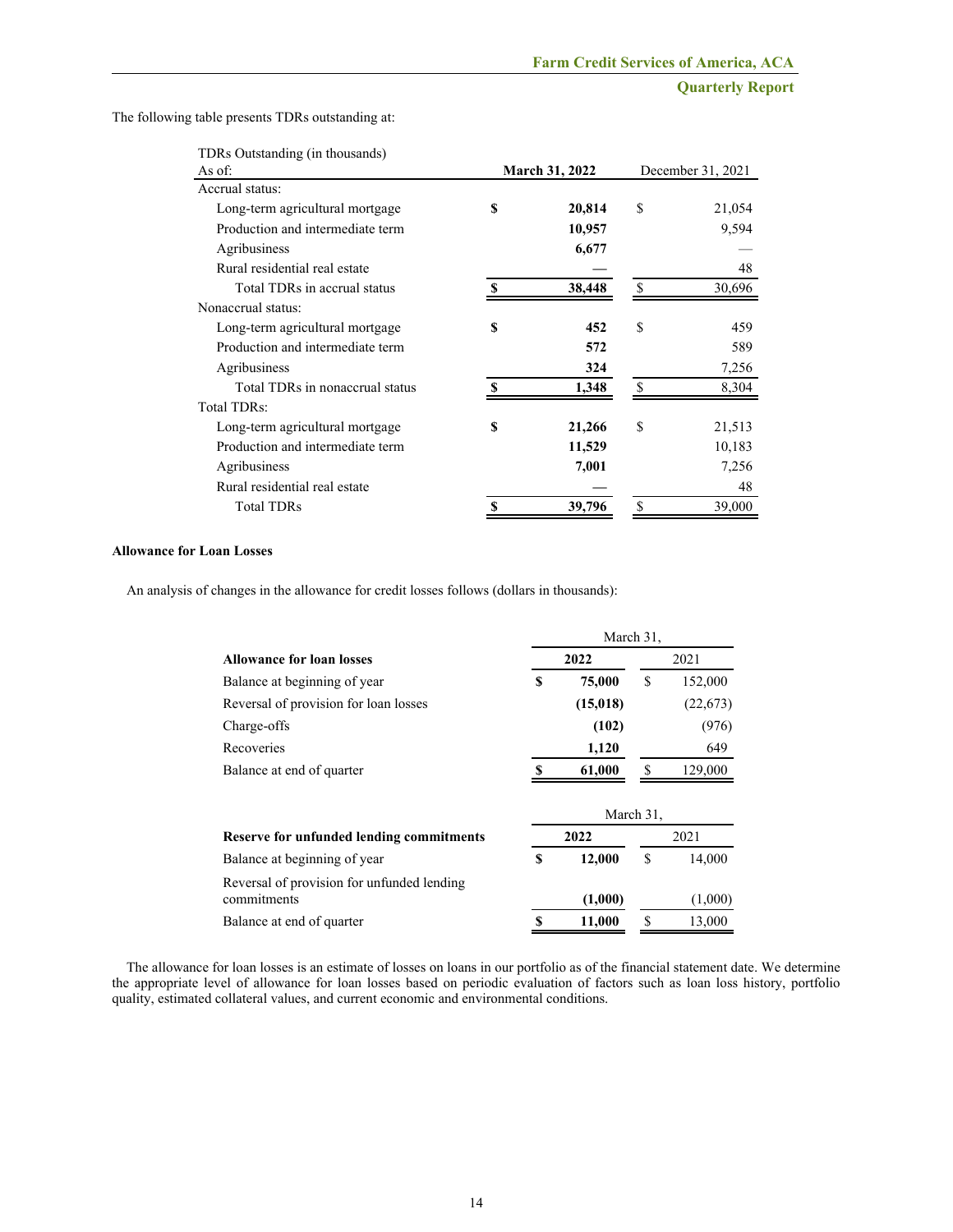#### **Note 3 – Investment in Rural Business Investment Company**

We and other Farm Credit System institutions are among the limited partners invested in eight Rural Business Investment Companies (RBIC). The RBICs facilitate equity and debt investments in agriculture-related businesses that create growth and job opportunities in rural America. As of March 31, 2022, our current total commitment is \$110 million of which \$53.6 million is unfunded with varying commitment end dates through December 2031. Certain commitments may have an option to extend under specific circumstances.

#### **Note 4 – Fair Value Measurements**

Fair value is defined as the price that would be received to sell an asset or paid to transfer a liability in an orderly transaction between market participants at the measurement date in the principal or most advantageous market for the asset or liability. Accounting guidance also establishes a fair value hierarchy, with three levels of inputs that may be used to measure fair value. Refer to Note 2 in our 2021 Annual Report for a more complete description of the three input levels.

We did not have any assets or liabilities measured at fair value on a recurring basis at March 31, 2022, or December 31, 2021. We may be required, from time to time, to measure certain assets at fair value on a non-recurring basis. Information on assets measured at fair value on a non-recurring basis is as follows (dollars in thousands):

|                             |         | <b>Fair Value Measurement Using</b> |          |                         |                         |  |  |
|-----------------------------|---------|-------------------------------------|----------|-------------------------|-------------------------|--|--|
| <b>As of March 31, 2022</b> | Level 1 | <b>Level 2</b>                      | Level 3  | <b>Total Fair Value</b> |                         |  |  |
| Impaired loans              |         |                                     | \$10,171 | S                       | 10,171                  |  |  |
| Other property owned        |         |                                     | 956<br>S | S                       | 956                     |  |  |
|                             |         | Fair Value Measurement Using        |          |                         |                         |  |  |
| As of December 31, 2021     | Level 1 | Level 2                             | Level 3  |                         | <b>Total Fair Value</b> |  |  |
| Impaired loans              |         |                                     | \$12,770 | S                       | 12,770                  |  |  |
| Other property owned        |         |                                     | 7.621    | S                       | 7,621                   |  |  |

Impaired loans: Represents the carrying amount and related write-downs of loans which were evaluated for individual impairment based on the appraised value of the underlying collateral. When the value of the collateral, less estimated costs to sell, is less than the principal balance of the loan, a specific reserve is established. Costs to sell represent transaction costs and are not included as a component of the asset's fair value. If the process uses observable market-based information, they fall under Level 2. If the process requires significant input based on management's knowledge of and judgment about current market conditions, specific issues relating to the collateral and other matters, they fall under Level 3.

Other property owned: Represents the fair value and related losses of foreclosed assets that were measured at fair value based on the collateral value, which is generally determined using appraisals, or other indications based on sales of similar properties. Costs to sell represent transaction costs and are not included as a component of the asset's fair value. If the process requires significant input based on management's knowledge of and judgment about current market conditions, specific issues relating to the collateral and other matters, they fall under Level 3.

#### **Note 5- Commitments and Contingencies**

In the normal course of business, we have various contingent liabilities and commitments outstanding, primarily commitments to extend credit, which may not be reflected in the accompanying consolidated financial statements. We do not anticipate any material losses because of these contingencies or commitments.

From time to time, we may be named as a defendant in certain lawsuits or legal actions in the normal course of business. At the date of these consolidated financial statements, we were not aware of any such actions that would have a material impact on our financial condition. However, such actions could arise in the future.

We are among the forming limited partners in eight Rural Business Investment Companies. Refer to Note 3 for additional discussion.